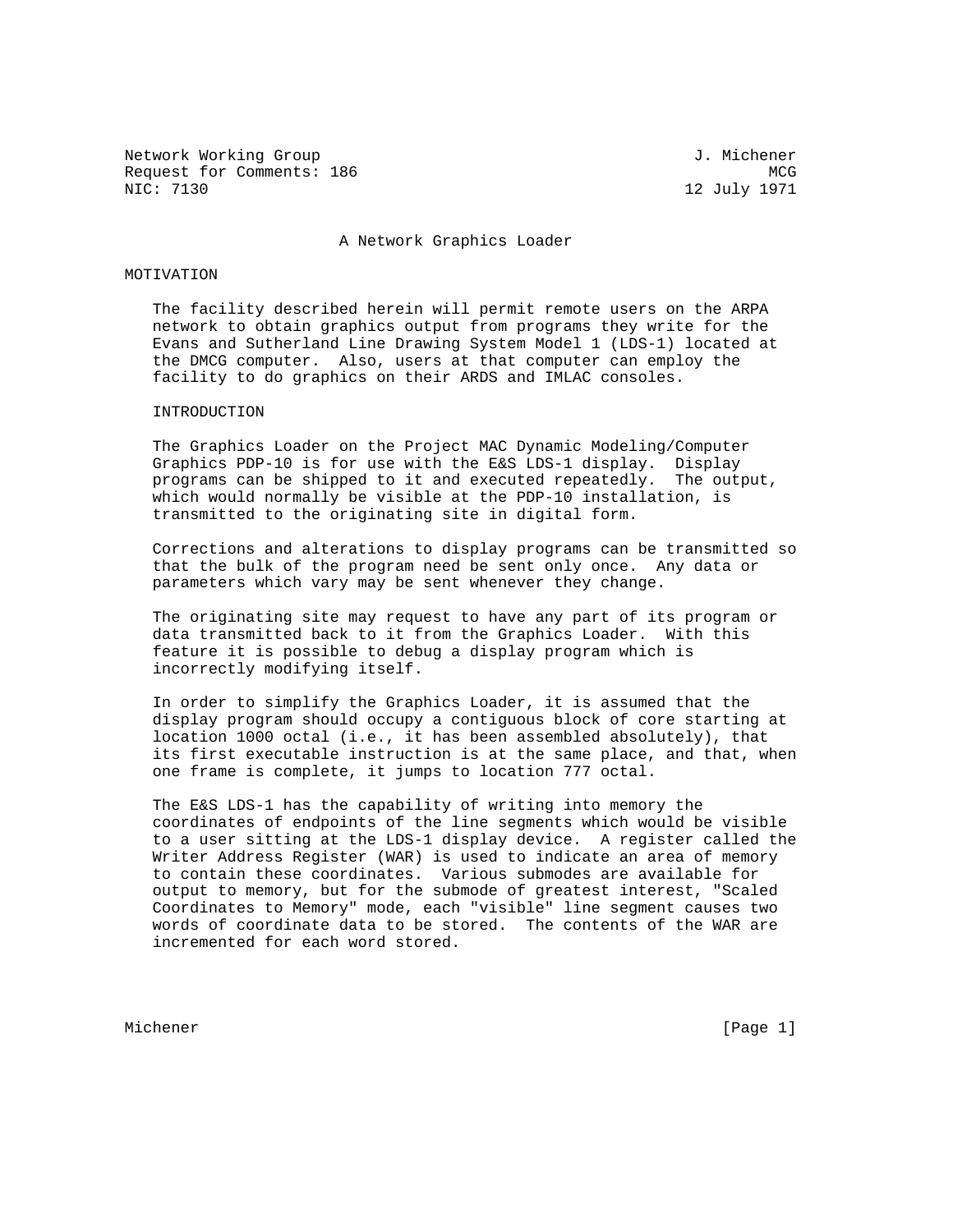For each execution of the display program, the Graphics Loader sets the proper output mode (suppressing output to the cathode ray tube at the DGSD machine), initializes the WAR before execution and saves the final value of the WAR after execution. Thus it is easy for the Graphics Loader to transmit to the user only the "visible output" of the display program.

DESCRIPTION OF REQUESTS FROM THE REMOTE USER PROGRAM

 Request are in the form of 36 bit words. The first word of a request is interpreted as two 18 bit fields. The left half contains a number identifying which of six operations is being requested. The right half is either a mode or is ignored, depending on the requested operation. (If the left half is not a valid operation number, an error message is sent and the next word is considered to begin a new request.)

 Depending upon the operation requested and upon the mode, one word of argument data may or may not be read. This word is (also) treated as two 18 bit halves. The interpretation of the halves depends on the operation. In the description of individual operations, the left half will be called A1; the right half will be called A2 (standing for Arguments 1 and 2).

 Error checking of the arguments is performed next. If an error condition is present, error information is sent to the user program at the originating site and the Graphics Loader prepares itself for the next command. If no error condition is present, an acknowledging message is sent unless the Suppress Acknowledgement mode prevails. For certain requests, the operation is performed before the acknowledgement is transmitted.

 For those operations involving a transfer of display program information (either to or from the Graphics Loader), this transfer is done next, after the error checking of arguments has been performed and after an acknowledge message has been sent.

This done, the Graphics Loader reads the next command.

Michener [Page 2]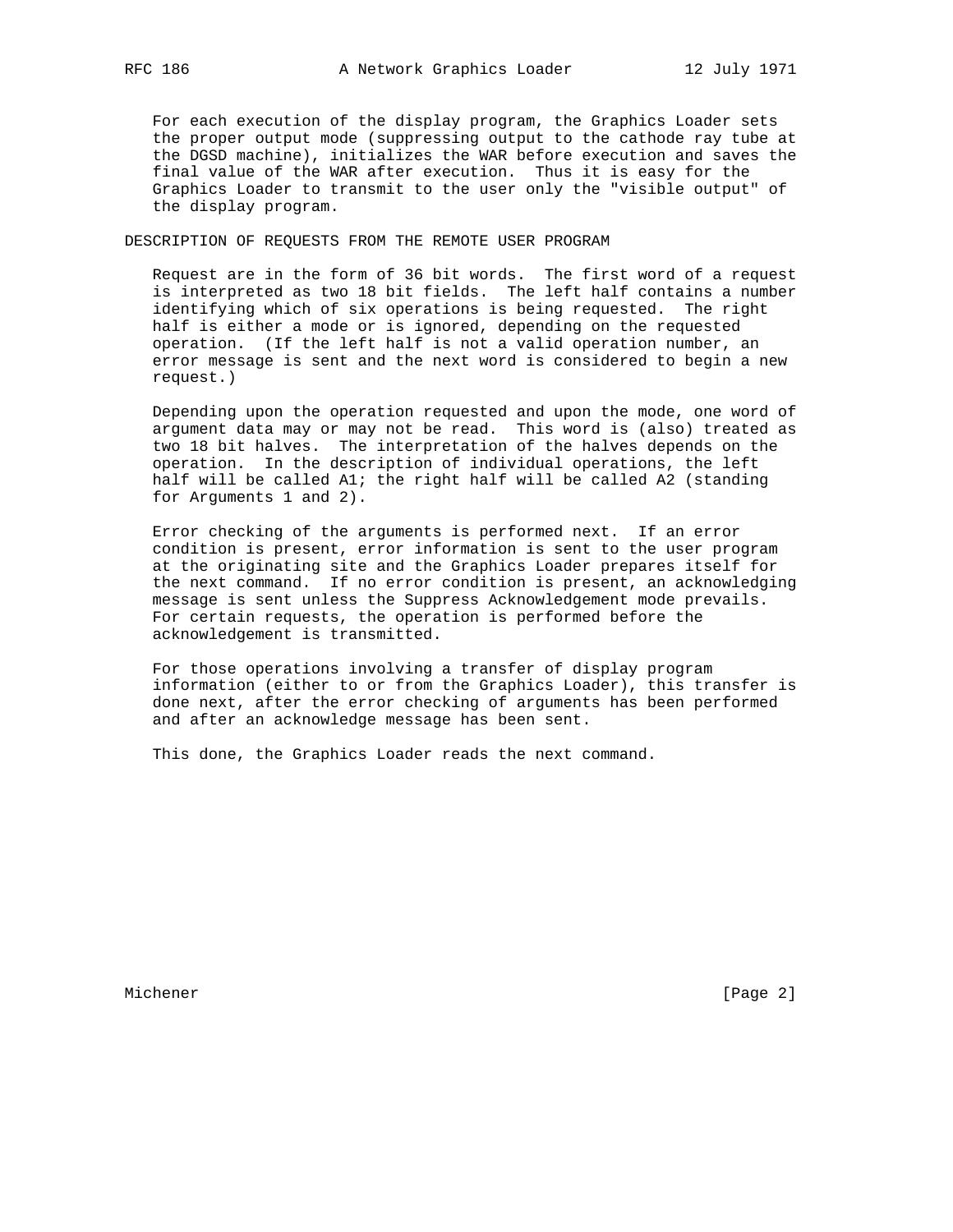# SPECIFICATIONS

0. The valid operations are currently:

| SETUP                                                  |  | indicated by an operation number of 1 |  |  |
|--------------------------------------------------------|--|---------------------------------------|--|--|
| EXECUTE                                                |  | indicated by an operation number of 2 |  |  |
| TRANSMIT                                               |  | indicated by an operation number of 3 |  |  |
| UPDATE                                                 |  | indicated by an operation number of 4 |  |  |
| FLUSH connection indicated by an operation number of 5 |  |                                       |  |  |
| MODESET                                                |  | indicated by an operation number of 6 |  |  |

 An invalid operation number is an error condition (condition number 0).

1. The SETUP request.

 The mode field of the first word is ignored. SETUP requires an argument word. The arguments A1 and A2 are both treated like lengths, so both must be non-negative numbers. If they are not, error condition 2 is recognized.

1A. If Al is \_strictly\_ \_positive\_, then this request describes a whole new display program, and any previous display program from this user is to be forgotten. In this case, A1 is the total length of the display program, exclusive of the area to be addressed by the Write Address Register (WAR). A2 is the length of the area to be addressed by the WAR. As such, A2 must be at least twice the greatest possible number of visible line segments to be displayed. (If the LDS-1 programmer feels sure of himself, he may set up his own "WAR area" and set his own "Output To Memory" modes. He would not need to use the A2 parameter at all.)

 An acknowledge message is sent (unless suppressed; see MODESET). Then the display program is read (which consists of (A1) words).

 1B. If A1 is \_zero\_ then this request is for a change in the length of the area to be addressed by the WAR. A2 contains the new length. A2 may be larger or smaller than the current length of

Michener [Page 3]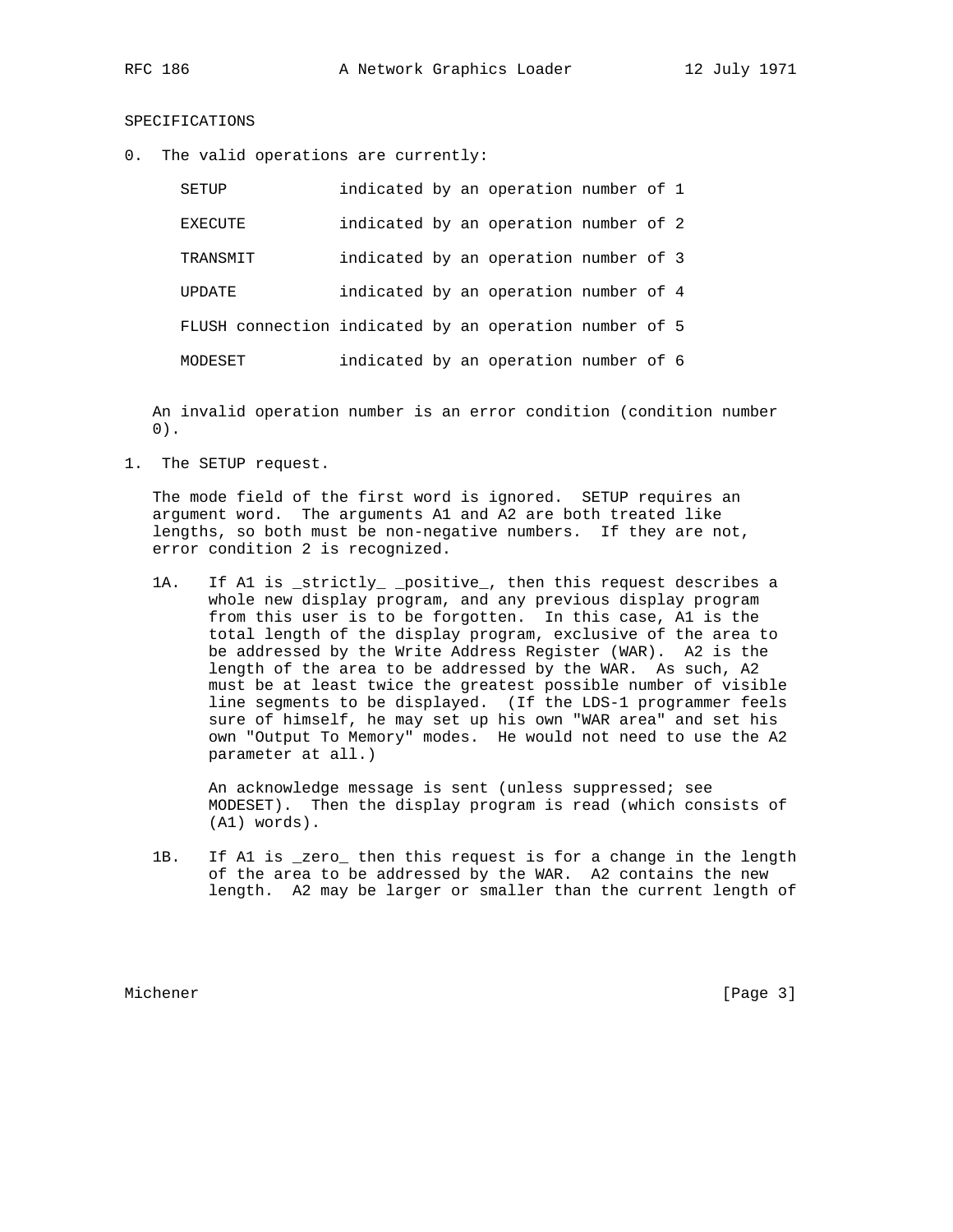the area. If no previous 1A type of SETUP request has been processed, error condition 1 is recognized. Otherwise an acknowledge message is sent (unless suppressed, see MODESET).

 (This request would typically be used if an initial estimate on the number of words required were too low. Error condition 5, described under EXECUTE may be indicate a low estimate.)

## 2. The EXECUTE request.

 The EXECUTE request does not take a parameter word, but the mode field is used to specify the number of times that the "EXECUTE action" is to be performed. (This "action" is described in detail following this paragraph. Briefly, it is a single execution of the display program.) If the mode field is zero or negative, then one EXECUTE action is performed. Whenever an error is encountered during a multiple EXECUTE, the iteration is immediately stopped. This way, the status of the display program after the error is not destroyed, and no flood of error messages is ever sent, only a single one.

The EXECUTE action is as follows:

 If no previous SETUP request has been processed, error condition number 1 will be recognized.

 An attempt is made to seize the E&S LSD-1 display processor. (If a previous EXECUTE has succeeded in seizing it, then this will also succeed. If some other user of the DMCG machine has control of the display processor, this will fail and error condition 4 will be recognized.)

 The display program is now executed. The environment at the beginning of execution of the display program is given in Appendix 1.

 If a previous execute failed in a way indicating a programming error in the display program (error conditions 6,7 and 8), then an SETUP or an UPDATE request must be executed before another request will be processed.

 (If no SETUP of UPDATE is given before another EXECUTE, then error condition 3 is recognized.)

 If the LDS-1 runs for two seconds without causing an interrupt or jumping to the "finish" location (the word before the origin of the display program) then it is assumed the program is running away. The LDS-1 is stopped, and error condition 6 is recognized. (A SETUP or an UPDATE is required before another EXECUTE is permitted.)

Michener [Page 4]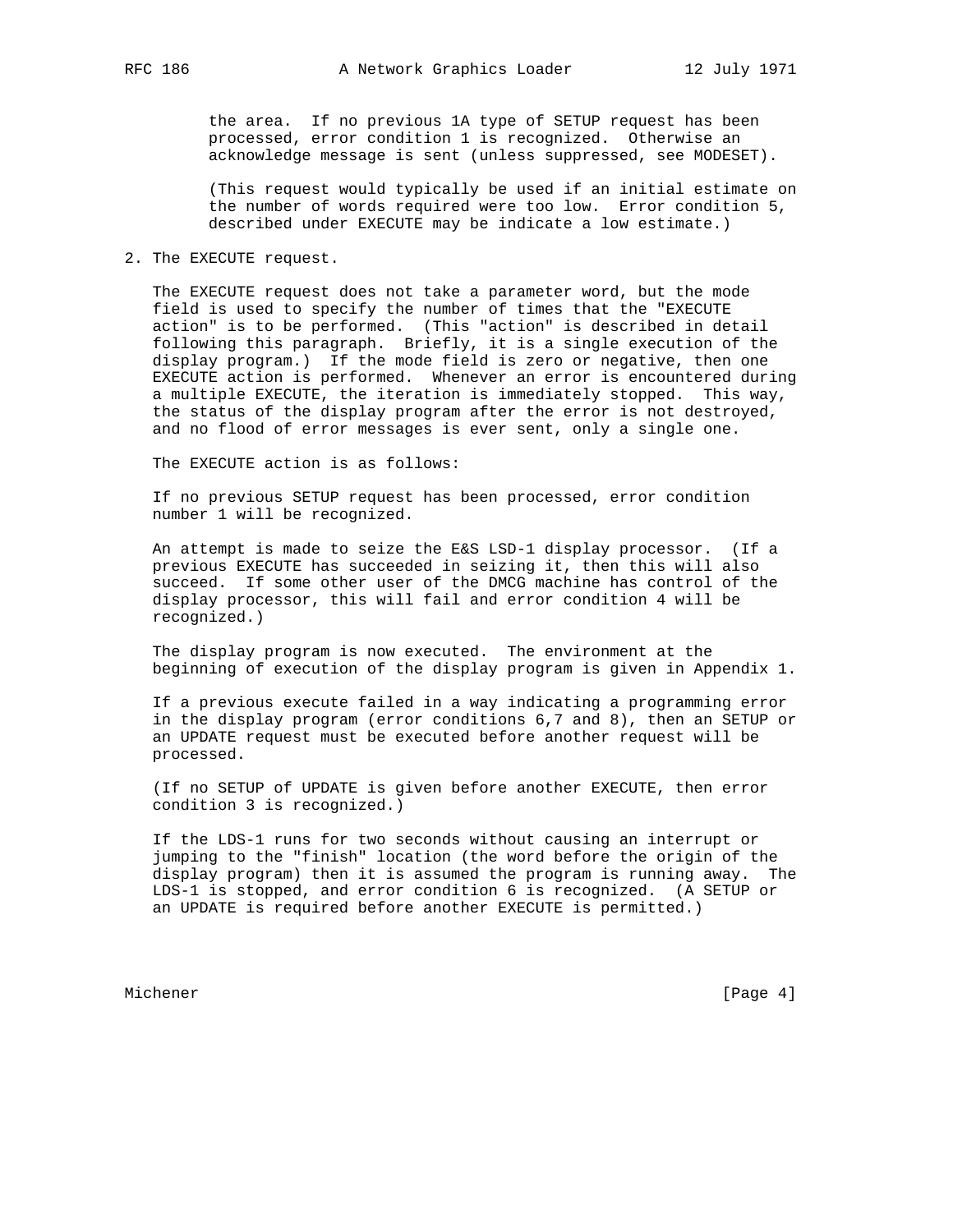If the LDS-1 stops because too many output words are stored (i.e., if the WCR becomes positive or zero), error condition 5 is recognized. The number of output words made available to the user is as specified by A2 of the most recent SETUP request.

 If the LDS stops in any manner other than either those described above or by jumping to the word before the origin (the "finish" location), then error condition 7 is recognized. (A SETUP or an UPDATE is required before another EXECUTE is permitted.)

 If the LDS-1 stops by jumping to the finish location, then the value of the WAR at the time determines the amount of output in the "WAR area" which the user may have access to.

 If the WAR has been altered so that it contains an address smaller than its initial value, then the effective value of the WAR is its initial value. If the WAR contains a value greater than the address of the end of the area for output, then a WCR stop error is imitated (the effective value of the WAR is the maximum allowed by SETUP and error condition 5 is recognized). The situation in which no error is recognized will be called a "normal stop".

Michener [Page 5]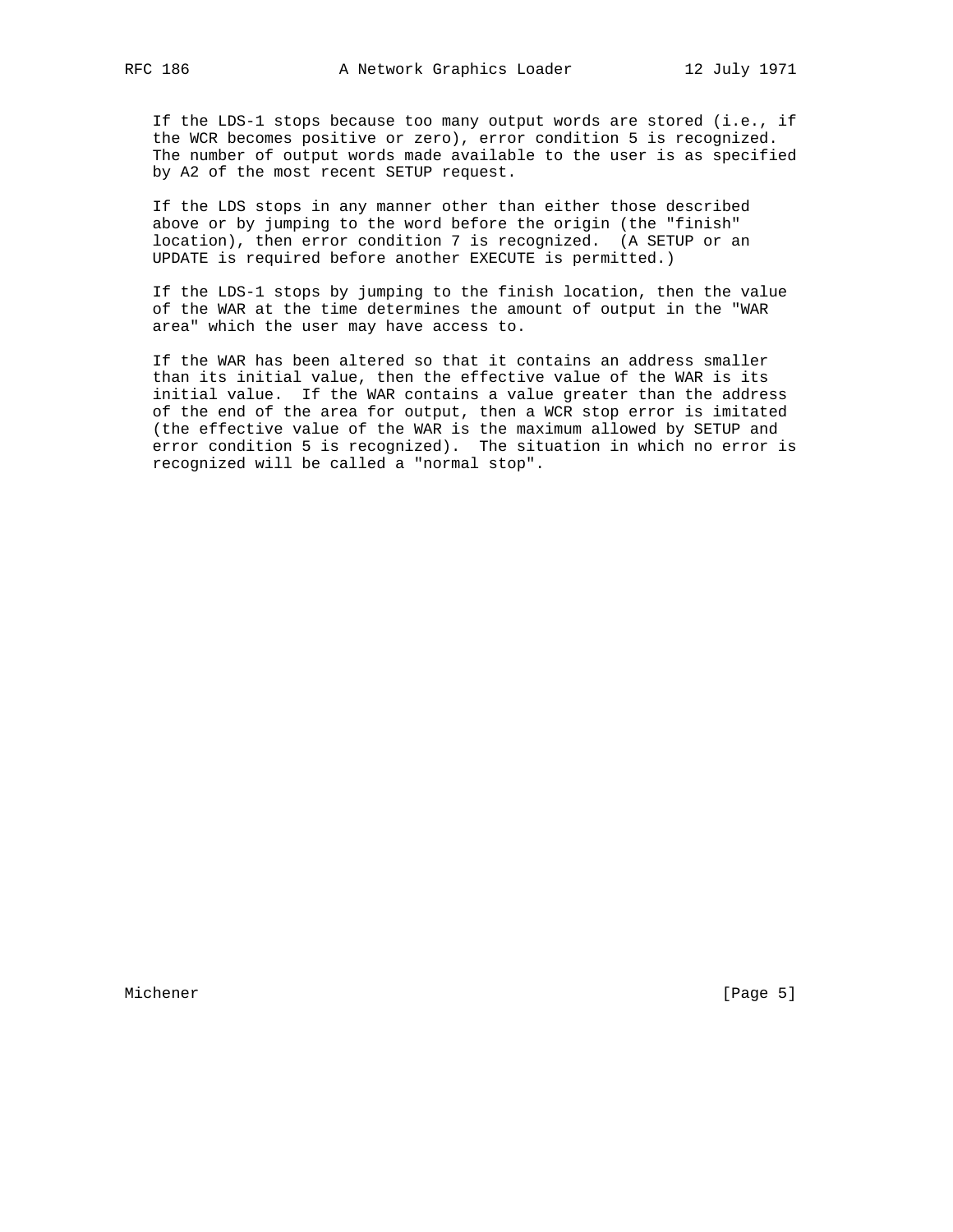

 If no error condition is recognized for an EXECUTE request, an acknowledge message is sent (unless suppressed; see MODE SET). The \_effective\_ value of the WAR is saved for later use in determining how much output the display program generated, but it is saved only for normal stops and WRC positive stops.

 After normal stop, if Auto-TRANSMIT mode is set (see MODESET, below) then a TRANSMIT request is simulated (using the arguments specified in the MODESET request which initiated Auto-TRANSMIT mode). Otherwise the next request is begun.

3. The TRANSMIT Request.

 Transmit takes one argument word and decodes the mode field, except in special cases. Normally A1 indicates the number of words of display program and/or output (in the WAR area) which are to be transmitted (possibly after data format conversion as indicated by the mode field). A2 indicates the starting address of the block of data to be (converted and) sent.

Michener [Page 6]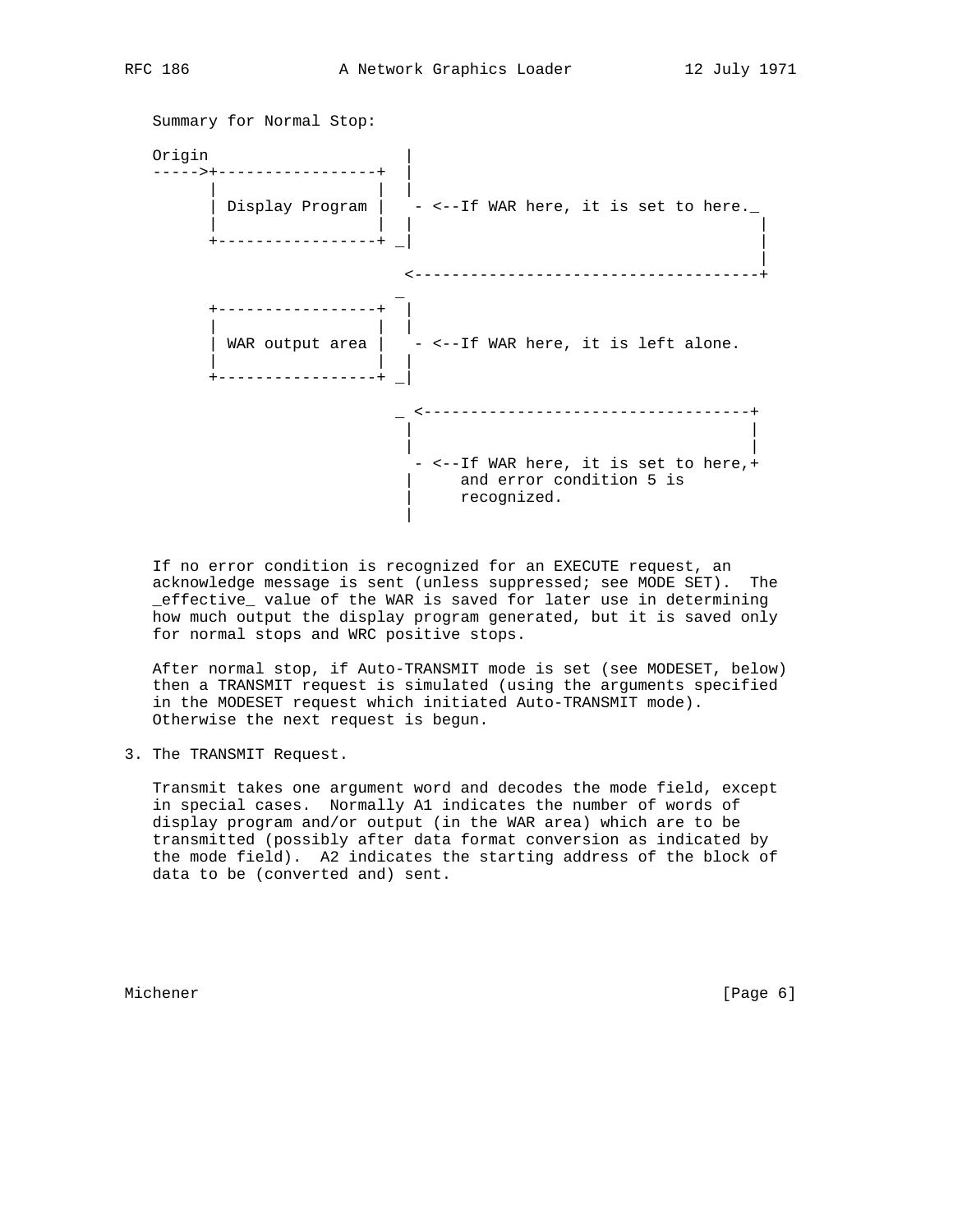- 3A. Special Case: If A2 is zero, the mode and A1 are ignored. In this case an acknowledge message is sent (unless suppressed), a length word (containing 1) is sent (36 bits - left half word equals 1, right halfword equals zero) and then a word containing the origin address for display programs. (This address should always be  $1000$  (octal); it might have to change, however, and this mechanism is provided to permit the user to determine what its value is.)
- 3B. The normal case is when A2 is non-zero.

 If there has never been a SETUP request, error condition 1 is recognized. If the mode field is non-zero or 1, or if A1 is negative, or A2 is less than the origin (but not zero), or A1 + A2 is greater than the current "effective value of the WAR" (read on), then error condition 2 is recognized.

 The "effective value of WAR" always points to the word beyond the last word of output from the LDS-1. Before the first EXECUTE request, it points to the word after the end of the display program (indicating that zero words have been output). EXECUTE requests effect the value in various ways (depending on error conditions, etc.) as described previously. The effective WAR value is also changed to correctly reflect the effect of SETUP requests, which can change the size of the WAR area (type 1.B), and UPDATE request, which can increase the size of the display program causing the whole WAR arla to be shifted.

 If the parameters are correct, an acknowledge message is sent (unless suppressed; see MODESET).

 If A1, the number of words to be reformatted (possibly) and sent, is zero it is understood that the block of words to be processed starts at A2 and terminates with the last word before the effective WAR value. (Thus the number of words to be processed is "the effective WAR value minus A2".)

 If the mode field of the first word of the request is zero then no reformatting will be done: an exact copy of the core image will be transmitted. If it is a one, then the block of words to be processed is \_assumed\_ to contain the coordinates of end points of a sequence of line segments. (The odd numbered words (starting counting with one, not zero!) are assumed to represent \_set-point\_ data and the even-numbered words are assumed to contain draw-to data. (Note that this is consistent with LDS-1 "Scaled Coordinate to Memory" mode \_as\_ \_long\_ \_as\_ \_no\_ \_dots\_ \_are\_ \_displayed\_!!) The line segments are recoded in ARDS format, five seven-bit ASCII characters to a word, with

Michener [Page 7] [Page 7]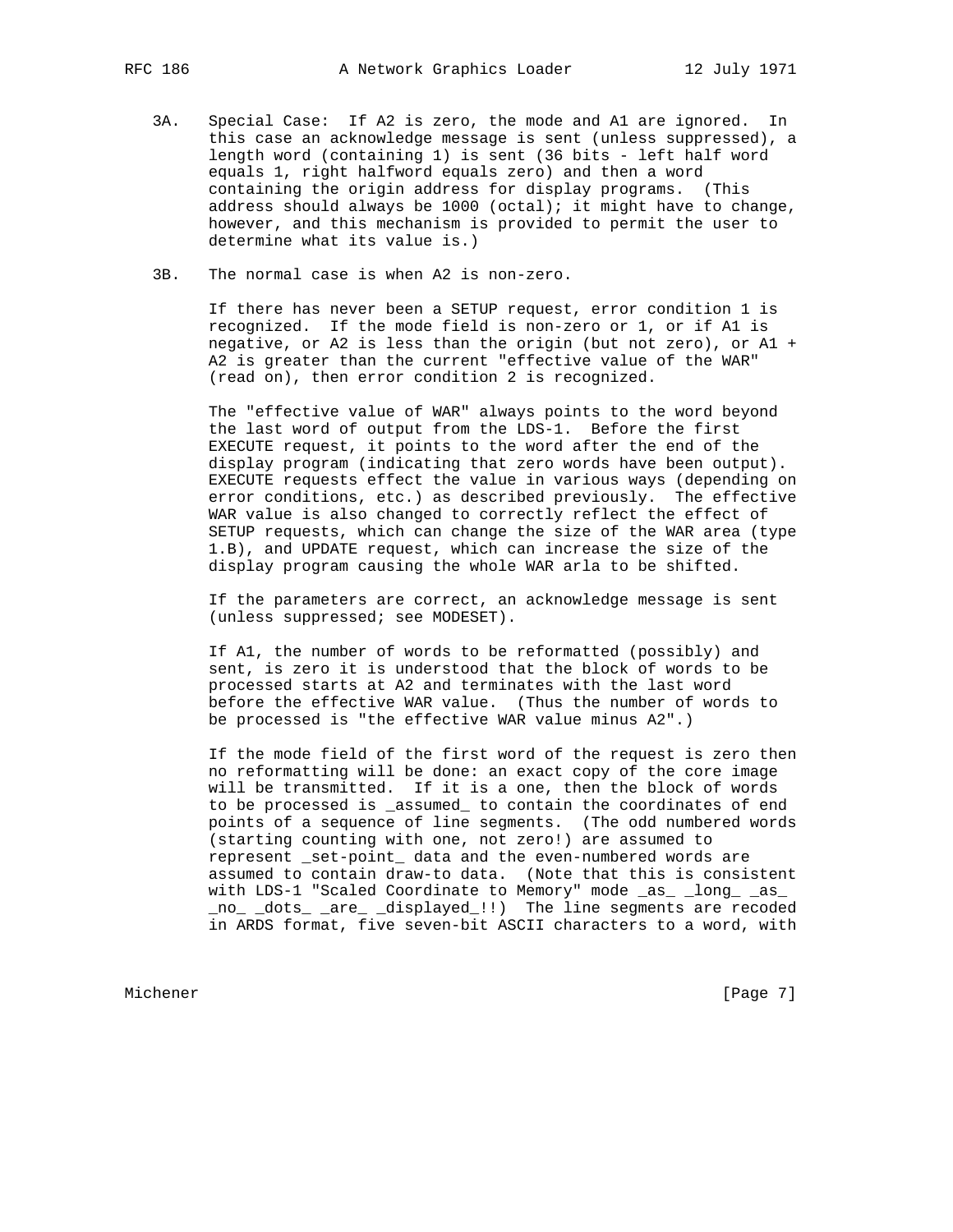the right most bit of each 36 word unspecified. The last word may contain null ASCII characters (all zero) to fill out the word.

 The first word transmitted (after the acknowledge message, if any) has a left half of 3 and a right half of: 0 (for exact core image) or 1 (for ARDS format).

 The next word has a left half equal to the number of words which follow and a right half of zero. For ARDS format, this is the number of words after reformatting (of course).

 Unless zero words are to be transmitted, the next words are the data request.

 Note that the following sequence of requests could be used to simply convert line data (in the correct format) to ARDS format:

 (The notation "A,,B" stands for a 36 bit word whose left half has the value "A" and whose right half has the value "B".)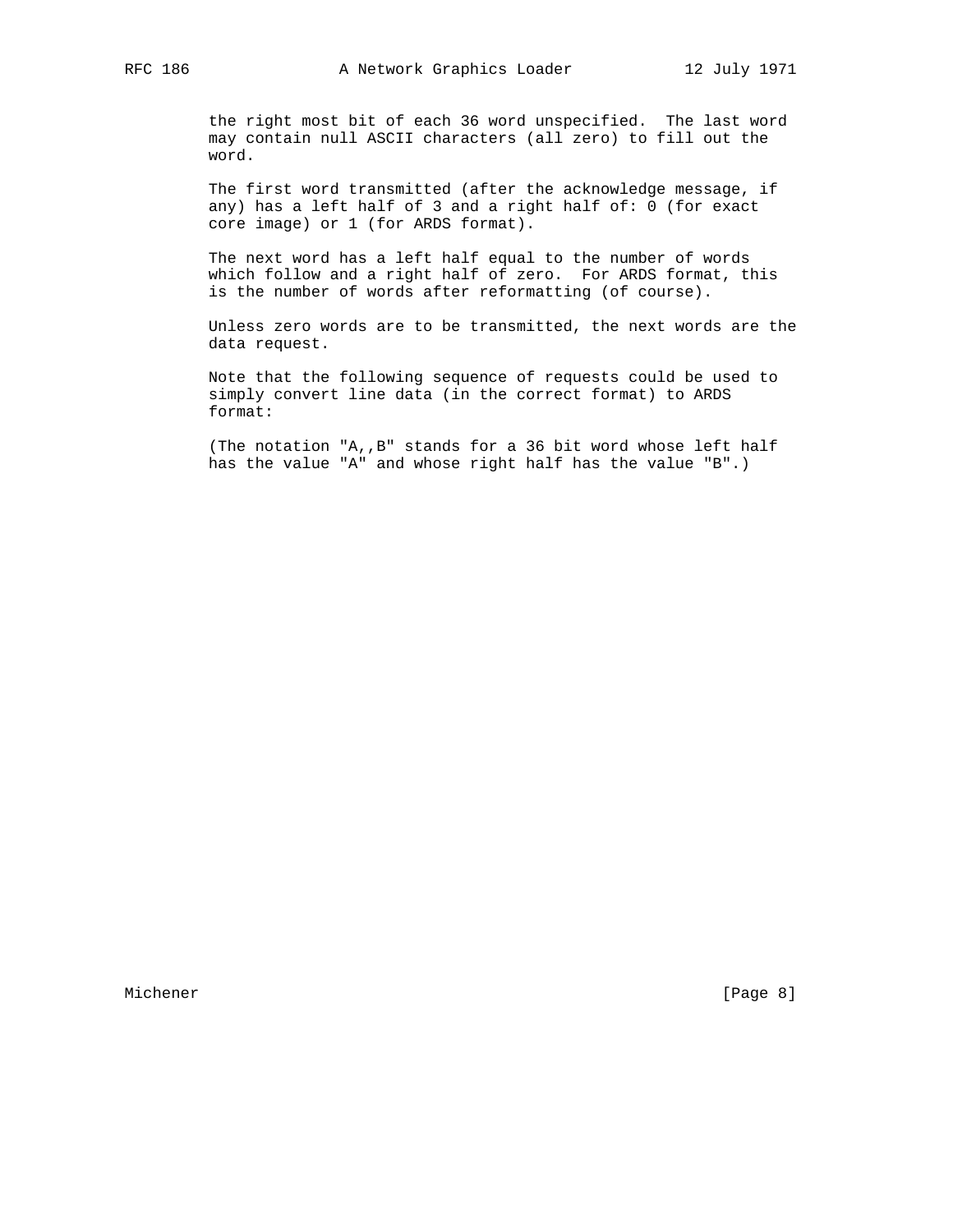| Establish network connection<br>SETUP, 0 | ; start                                                       |
|------------------------------------------|---------------------------------------------------------------|
| 2n, 0                                    | ; data representing "n" line<br>segments follow<br>$\ddot{i}$ |
|                                          |                                                               |
|                                          |                                                               |
|                                          | - 2n coordinate pairs                                         |
|                                          |                                                               |
|                                          |                                                               |
| TRANSMIT, 2                              | ; request ARDS transmission                                   |
| 0, 1000                                  | ; convert and transmit the                                    |
|                                          | whole "program"                                               |
| FLUSH, , 0                               | signoff                                                       |
|                                          |                                                               |

4. The UPDATE request.

 The UPDATE request allows a portion of the display program to be altered and also allows the end of the display to be extended (to include more data perhaps). The mode field of the first word of the request indicates the number times the \_EXECUTE-action\_ is to be performed if the UPDATE request is successful. The UPDATE request takes an argument word which is similar to that of TRANSMIT (i.e., A1 is a length and A2 is an address).

 If no SETUP request has previously been executed error condition 1 is recognized.

 If A1 is negative or if A2 is less than the origin of the display program, error condition 2 is recognized.

 If A1 + A2 is greater than the end of the display program, then the length of the display program is increased to equal "A1 + A2 origin". The WAR area remains the same length as before, and its contents are shifted to their new locations. The "effective WAR value" (see TRANSMIT) is increased by the amount of increase in display program length.

Michener [Page 9]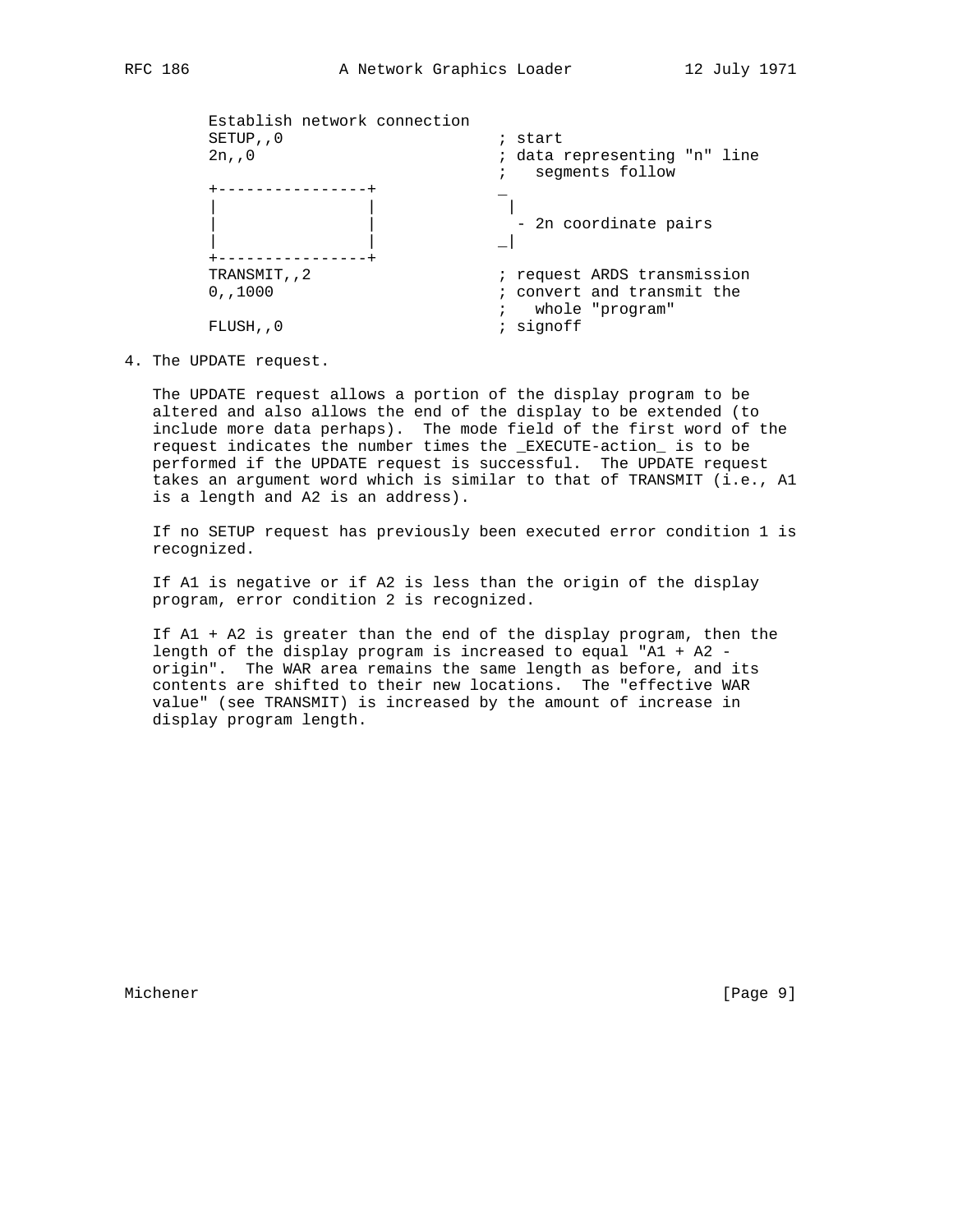An acknowledge message is sent (unless suppressed) if no error condition is recognized (and if no problem with core size limitation arises). Also, the flag which is set by severe error conditions encountered during EXECUTE requests, is cleared by successful UPDATE requests.

 The next "A1" words are read and stored in consecutive locations starting in location "A2". If A1 is zero, no words are read.

 If the mode field of the first word of the UPDATE request is positive, it is taken as an iteration count for a multiple EXECUTE request. Otherwise, the next request is read from the Network.

5. The FLUSH request.

 The Flush request takes no arguments and ignores the mode field of the first word of the request. No acknowledge message is sent. The network connection is broken and the process destroys itself.

6. THE MODESET request.

 The mode field of the first request word is decoded first. If it is zero or less, or if it is greater than (currently) 6, error condition 2 is recognized.

- 6A. If the mode field is 1, then acknowledge messages and ASCII error messages are not to be suppressed.
- 6B. If the mode field is 2, then acknowledge messages and ASCII error messages are to be suppressed.
- 6C. If the mode field is 3, exit from Auto TRANSMIT mode. (See 6D.)
- 6D. If the mode field is 4 or 5, whenever an EXECUTE has a normal stop, a TRANSMIT request is to be automatically performed.

 The mode field for the transmit is to be 4 less than the mode field for this MODESET request. One (more) word is read from the network. It contains the arguments for the TRANSMIT. (That is, the word is saved and used when the TRANSMIT operation is performed. The values of the arguments are checked at that time, not during the MODESET request.

Michener [Page 10]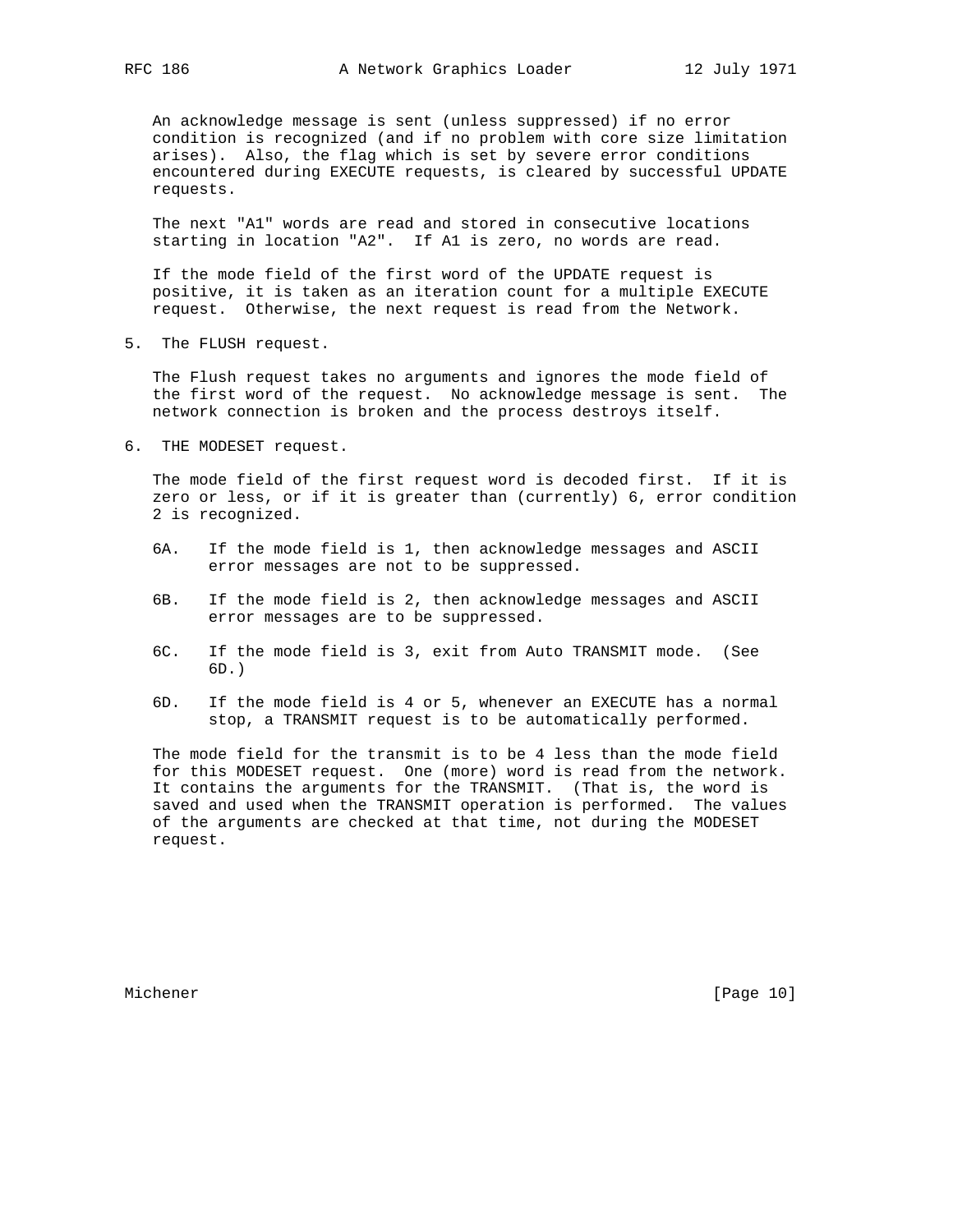# EXAMPLE

 Suppose a display routine calculated and saved a different 3 dimensional transformation matrix each time it was executed. (It might be programmed to make an object appear to rotate.) The user of the routine typically would want to set up the matrices and then "let 'er rip" with ten or twenty (or more) executions. This could be done as follows:

```
 SETUP,,0
 +-->length,,2000 ; length of display pgm
| - | contracts area and the set of i large output area
 | | -----
 | | -----
 +--> -----
           | program
           ----- | -----
- 1990 - 1990 - 1990 - 1990 - 1990 - 1990 - 1990 - 1990 - 1990 - 1990 - 1990 - 1990 - 1990 - 1990 - 1990 - 199
         MODESET, 5 \qquad \qquad ; auto transmit in ARDS mode
         0,,1000+length ; arguments for transmit
                                     ; meaning "current contents
                                      ; of output area"
         EXQ,,10 \qquad \qquad ; execute 10 times, sending
                                     ; the data each time
         UPDATE, , 20 \qquad \qquad ; update, then execute 20 times
           8,,address of matrix ; arguments for update, to
                           i change a matrix
             \blacksquare 8 words - new matrix
             \parallel\mathcal{L}=\mathcal{L}^{\mathcal{L}} , where \mathcal{L}^{\mathcal{L}}=\mathcal{L}^{\mathcal{L}} etc.
```
Michener [Page 11]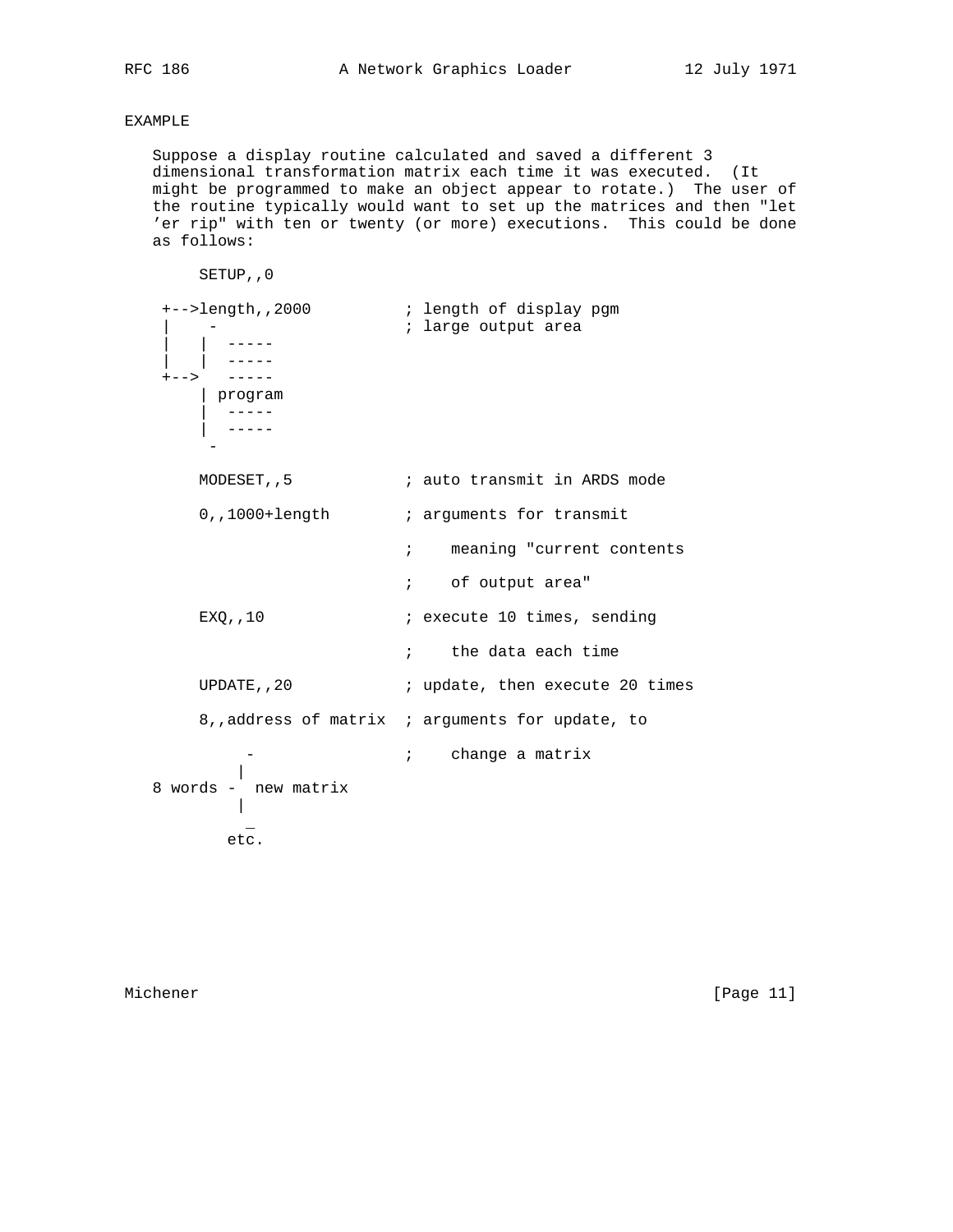```
 The output from the Graphics Loader for this example would be as
   follows:
   ACKNOWLEDGE setup,setup :(See description of ACKN
                             ; for format in word)
   ACKNOWLEDGE modeset,modeset
  ACKNOWLEDGE transmit, exq
     output,,1 \qquad \qquad ; output in ARDS mode
       leng1,,0
\sim |
       - data
     \perpACKNOWLEDGE transmit, exq
      output,,1
       leng2,,0
\sim |
      data
 |_
            . (in total, there are 10 sets of output.)
 .
 .
  ACKNOWLEDGE update, update
  ACKNOWLEDGE transmit, update
       output,,1
       leng11,,0
```
Michener [Page 12]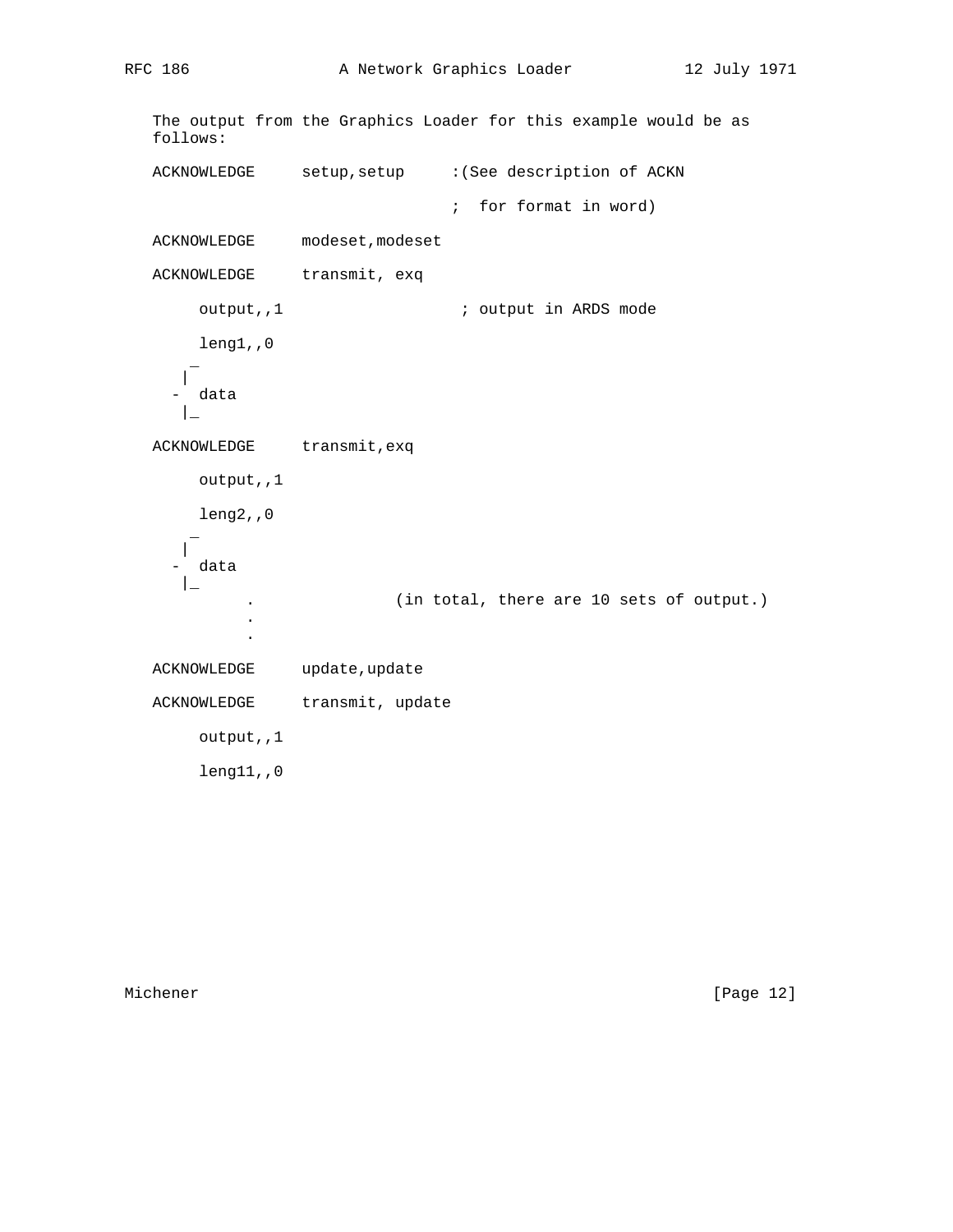- 1990 - 1990 - 1990 - 1990 - 1990 - 1990 - 1990 - 1990 - 1990 - 1990 - 1990 - 1990 - 1990 - 1990 - 1990 - 199 | data | - 1990 - 1990 - 1990 - 1990 - 1990 - 1990 - 1990 - 1990 - 1990 - 1990 - 1990 - 1990 - 1990 - 1990 - 1990 - 199 .

. (in total, there are 20 sets of output.)

#### ACKNOWLEDGE MESSAGES

.

 These messages are each a single 36 bit word. They can be suppressed dynamically by the MODESET request. The left half of the 36 bit word identifies the fact that it is an acknowledge message by containing a 1. The right half is further divided into two 9-bit fields (quarters). The right 9-bit field (within the right half word) contains the opcode field of the last request sent by the user. Thus if an UPDATE request was received last, this field is a 4.

 The left 9-bit field (within the right half word) contains the number of the action actually being performed. This differs from the opcode of the last request received only for Auto TRANSMIT mode and when a positive mode field is given in an UPDATE request (which is an EXECUTE count).

 Possible pairs of these fields are given below. Note that Auto TRANSMIT mode sends only one acknowledge message which indicates both successful execution of the display program \_and\_ correct parameters for the TRANSMIT operation.

Michener [Page 13]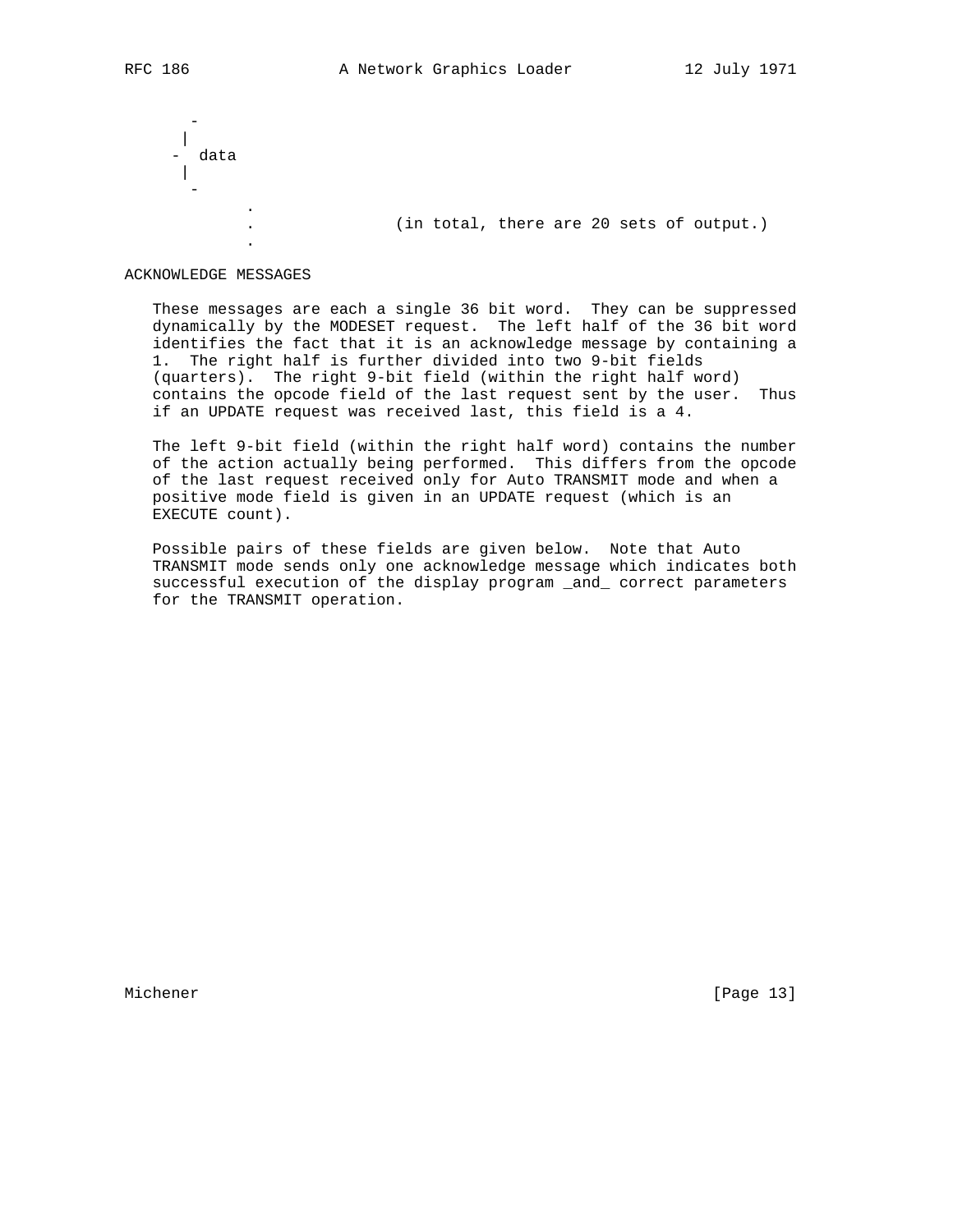| Currently<br>Executing: | Most Recent<br>Request<br>Received: | Comments:                                         |
|-------------------------|-------------------------------------|---------------------------------------------------|
| SETUP                   | SETUP                               | ; Sent before data words are read.                |
| EXO                     | EXO                                 | ; Never sent in Auto-Transmit mode.               |
| TRANSMIT                | EXQ                                 | ; Only sent in Auto-Transmit mode.                |
| TRANSMIT                | TRANSMIT                            |                                                   |
| EXO                     | <b>UPDATE</b>                       | ; Never sent in Auto-Transmit mode.               |
| TRANSMIT                | <b>UPDATE</b>                       | ; Only sent in Auto-Transmit mode.                |
| <b>UPDATE</b>           | <b>UPDATE</b>                       | ; Sent before data words are read.                |
| MODESET                 | MODESET                             | ; When setting up Auto-Transmit mode,             |
|                         |                                     | $\mathcal{L}$<br>this is sent before the argument |
|                         |                                     | word for TRANSMIT is read.<br>$\ddot{i}$          |

## Notes:

- 1) A MODESET request which suppresses acknowledge messages is never acknowledged. One which permits acknowledge messages is always acknowledged.
- 2) Requests which read data words (certain SETUP, UPDATE and MODESET requests) send acknowledge messages (unless suppressed) \_before\_ reading the data words.

# ERROR MESSAGES

 These messages contain one or more words. If acknowledge messages are suppressed, then only one word is sent. (The assumption was made that brevity of response would also be desired for error messages if it were also desired for normal output.)

 The first (or only) word contains a left half of 2. (Identifying this as an error message). The right half contains the number of the error condition recognized; these numbers are summarized below.

 If the long form of the error message is being used, additional words are sent, the first contains a positive count of the remaining words in the left half and zero in the right half. Words following the

Michener [Page 14]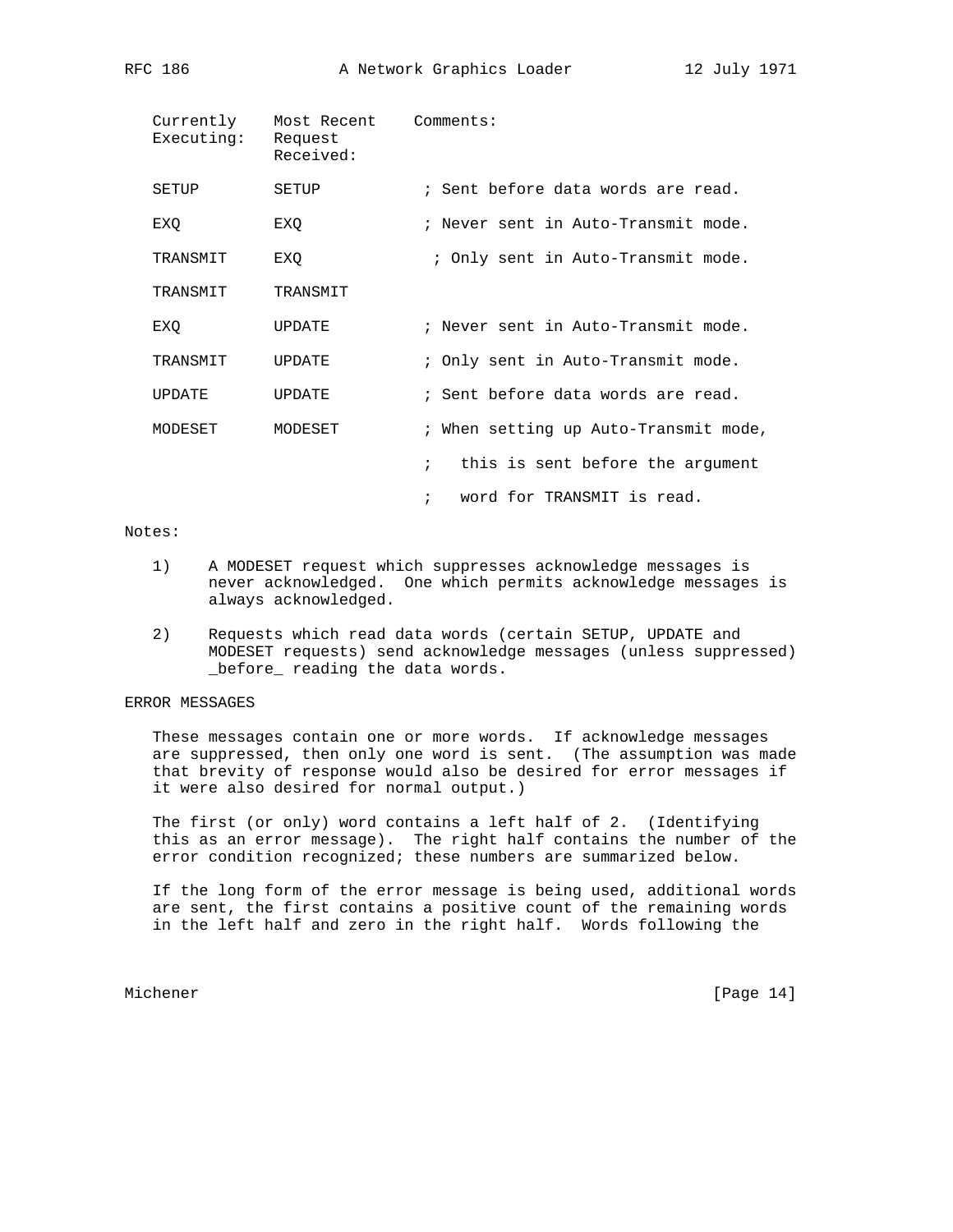count word contain five 7-bit ASCII characters per word (the last word may end in null characters) which spell out a descriptive error message. These messages are summarized below:

| Error Condition Number <b>Error Message</b> |                                            |
|---------------------------------------------|--------------------------------------------|
| 0                                           | UNRECOGNIZED OPERATION CODE                |
| 1                                           | PREVIOUS SETUP REQUIRED                    |
| $\mathfrak{D}$                              | INVALID MODE OR OPERAND FIELD              |
| 3                                           | PREVIOUS EXECUTE FAILED                    |
| $\overline{4}$                              | DISPLAY PROCESSOR OCCUPIED                 |
| 5                                           | OUTPUT AREA OVERRUN                        |
| 6                                           | DISPLAY ERROR: TWO SECOND TIME OUT         |
| 7                                           | DISPLAY ERROR: IMPROPER DISPLAY STOP       |
| 8                                           | DISPLAY ERROR: MEMORY PROTECTION VIOLATION |
|                                             |                                            |

OUTPUT FROM TRANSMIT

 This output consists of an identifying word (left half of 3, right half containing 0 for image mode and 1 for ARDS mode), a count word (left half indicating the number of words following this word, right half of zero) and zero or more data words in whatever data format the first word indicated.

Michener [Page 15]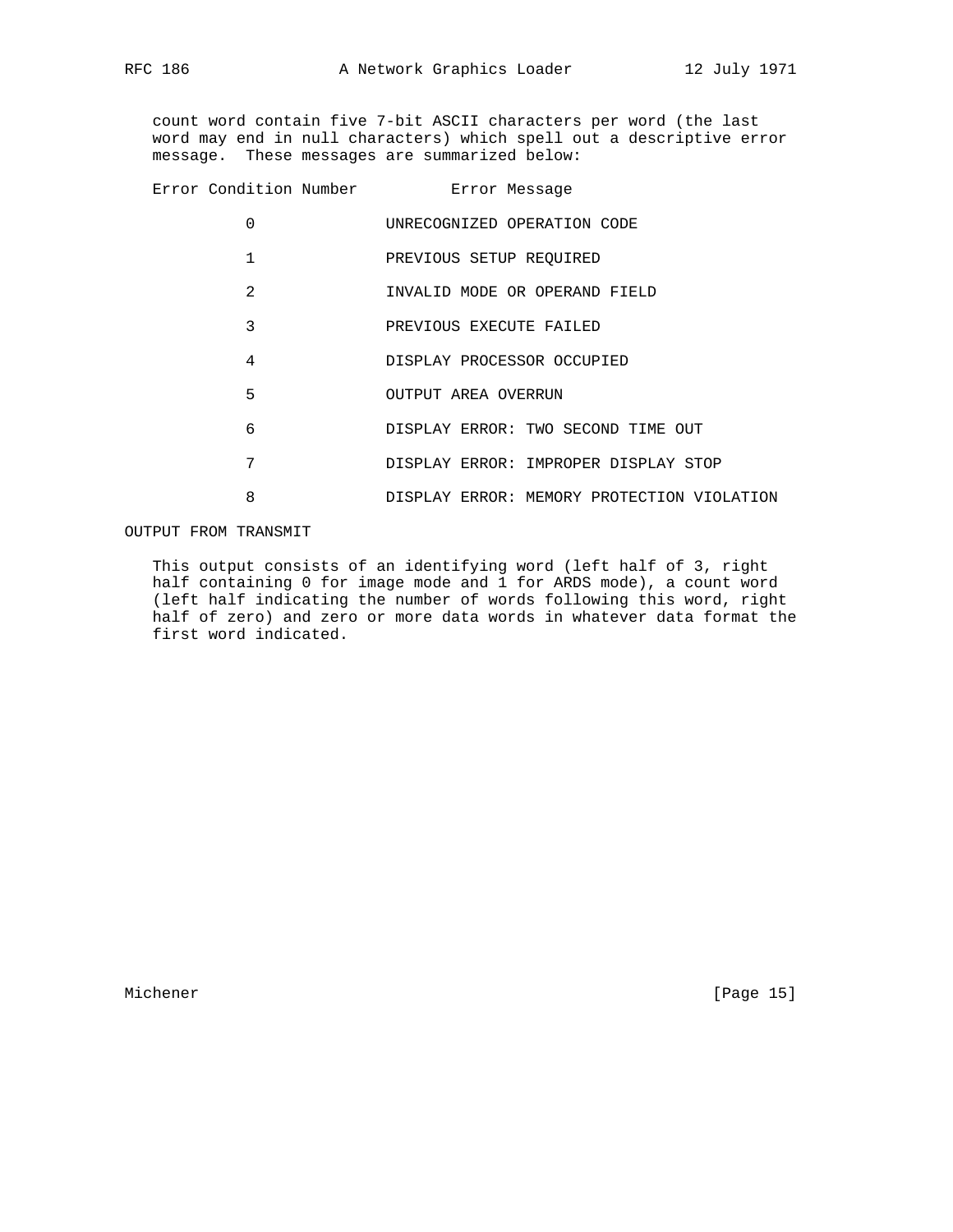## Appendix 1

 The environment at the beginning of execution of the user's display program is as follows:

This LDS-1 is in program mode.

RAR/ 0rigin of user's program.

- WAR/ First word of a block of core at least as long as requested via SETUP operations. This block immediately follows the last word of the display program.
- PC/ Origin of user's program.
- SP/ Address of first word beyond the end of a 200 (octal) word area of combined data sink and control register stack.
- P1/ Unspecified.
- P2/ Unspecified.
- DSP/ First word of a 200 (octal) word area of combined data sink and control register stack.
- UR/ Unspecified.
- RCR/ Unspecified.
- WCR/ Minus one plus the negative of the length of the "WAR area" as specified in the most recent SETUP request.
- DIR/ Stop on WCR positive. Do not stop on Hit. Matrix Multiplier inactive. "Overlap" permitted. Two dimensional mode. Do not "Do Twice".
- RSR/ Unspecified.
- SR/ 0, except for bits not under program control like the stylus "Z" coordinate bits.
- NEXT/ Unspecified.

Michener [Page 16]